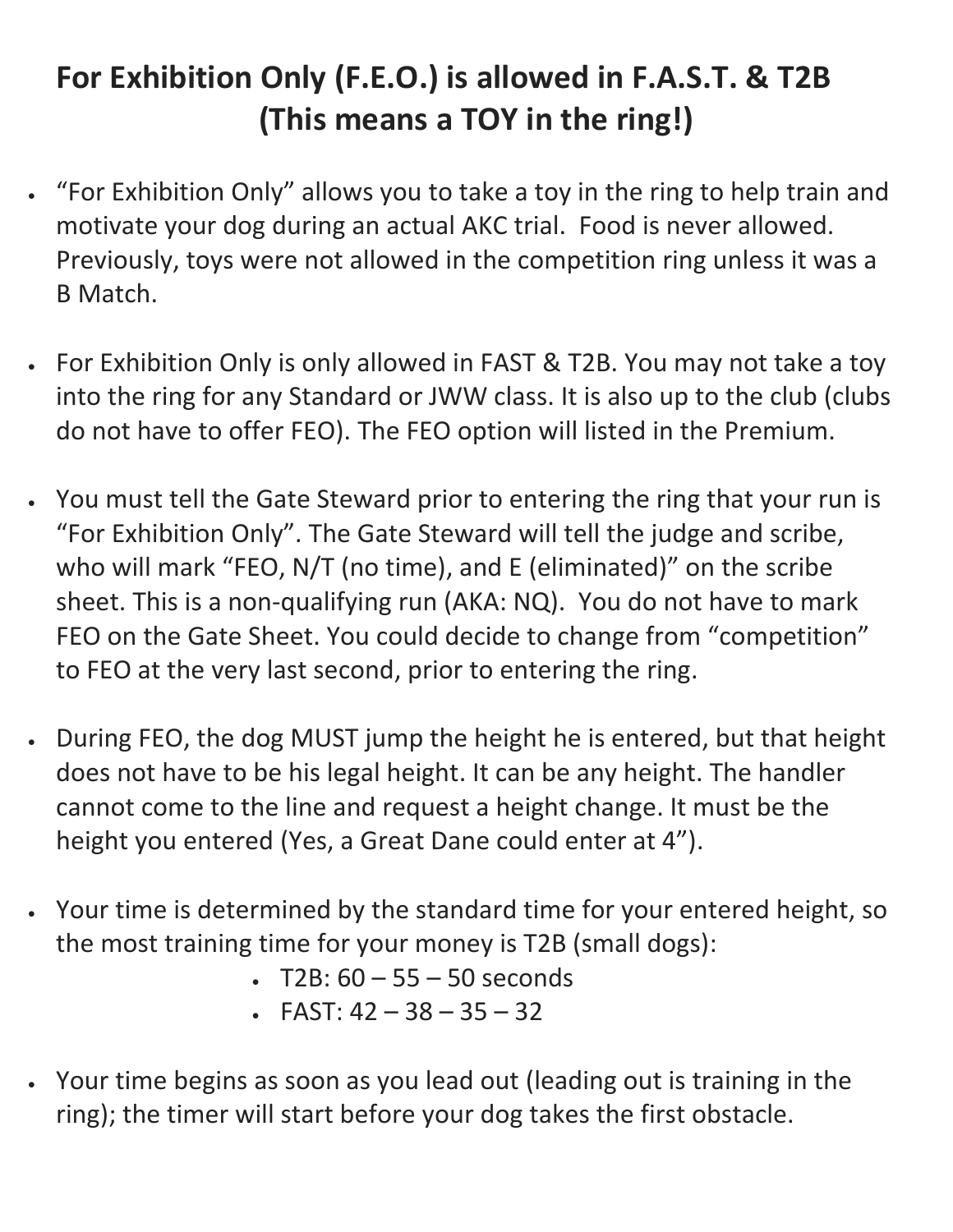- You are allowed to touch your dog and obstacles during FEO. You may also gently place the dog on a contact. This must not become dropping the dog on a contact. Also, guiding a dog in the correct direction must not become "bowling" the dog in the correct direction, etc.
- The finish line is NOT LIVE during FEO runs, so a team that would like to include (or accidentally includes) the finish obstacle does not end their run. The timer must hit restart.
- You can repeat obstacles multiple times. As often as you'd like.
- The judge will remain in the ring, but will not make any judging calls (Example: will not call out F.A.S.T. numbers, contacts, table counts, etc.).

## Let's Talk About the TOY!

- The toy cannot make noise (non-audible). Noises could distract dogs in a second ring or overexcite dogs outside of the ring.
- The toy is not allowed to leave the exhibitor's hand. It cannot be thrown or tossed. If the toy leaves the exhibitor's hand, the team will be whistled out by the judge.
- No training devices clickers, targets, hit-it boxes, laser pointers, Treat n' Trains, etc. This includes leashes. The dog cannot be put on leash and led across any obstacle, but the handler may gently hold the collar to guide the dog.
- Also, like any AKC class, harshness will be whistled and the team must leave immediately. Remember to always work towards building confidence in your dog.